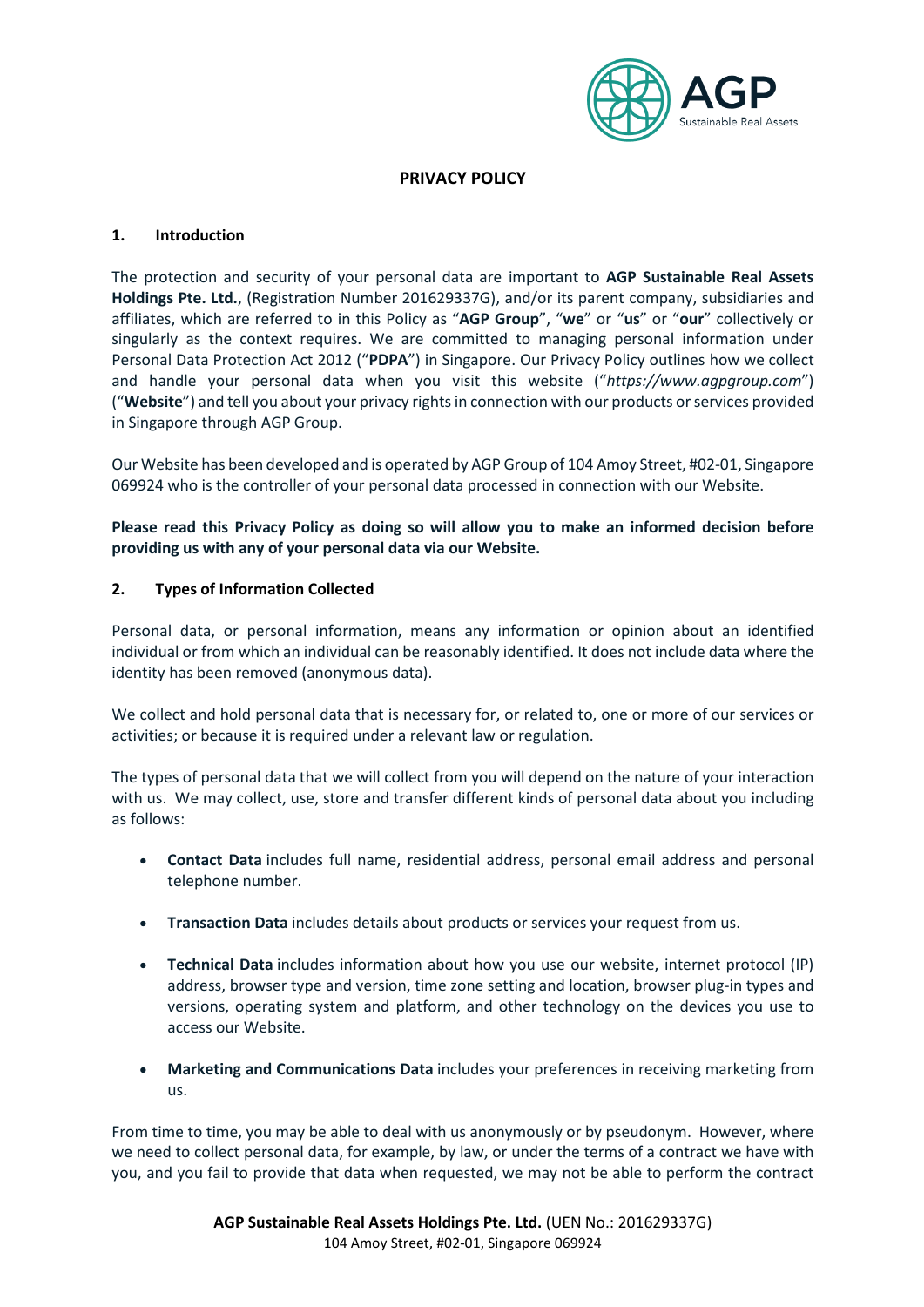

we have or are trying to enter into with you (for example, to provide you with products or services). In this case, we may have to cancel a product or service you have with us but we will notify you if this is the case at the time.

## **3. Collection**

We collect personal information to provide our products and services and for our business operations. We describe the main types of personal information we collect and the main reasons why we collect that information below.

Information collected may include your name, postal or residential address, email address, telephone number, date of birth, nationality, tax identification number, bank account and investment details.

We may collect information that you give to us when you or your authorised representatives interact with us, for example, if you contact us regarding an investment. We may also collect information from outside sources such as our business and commercial partners, credit reporting bodies, consultants, other customers and from publicly available sources (such as published content) and data providers, as well as information from AGP Group members in Singapore or internationally.

We also collect personal information about individuals employed by our suppliers, contractors, dealers, agents and corporate customers. We will explain why we are collecting this information and how we will use that information, unless it is obvious from the circumstances.

When you apply for a job or contract with us we may collect information about you to help us decide whether to offer you the job or contract. For example, we may collect information about how to contact you, your education or work history, or other information included in your CV or résumé. We may collect this information from you, or from any recruitment consultant, your previous employers, or other referees.

### **4. Purposes for processing your personal information**

We may process any personal data you provide to us to enable us to perform the contract entered into between you and us, to ensure our compliance with legal and regulatory requirements or for the purposes of our legitimate business interests, including the following:

- to enable us to carry out our obligations arising from any contracts and to provide you with the information, products and services that you request from us;
- to enable us to verify your identity;
- to enable us to verify, facilitate, respond to and/or process an enquiry or other request you make when you contact us via our Website, including for customer services support;
- to manage your relationship with us;
- to comply with our legal obligations, standards, policies and procedures under applicable law;
- for purposes related to the administration of products and services offered by us;
- to notify you about changes to our products and services;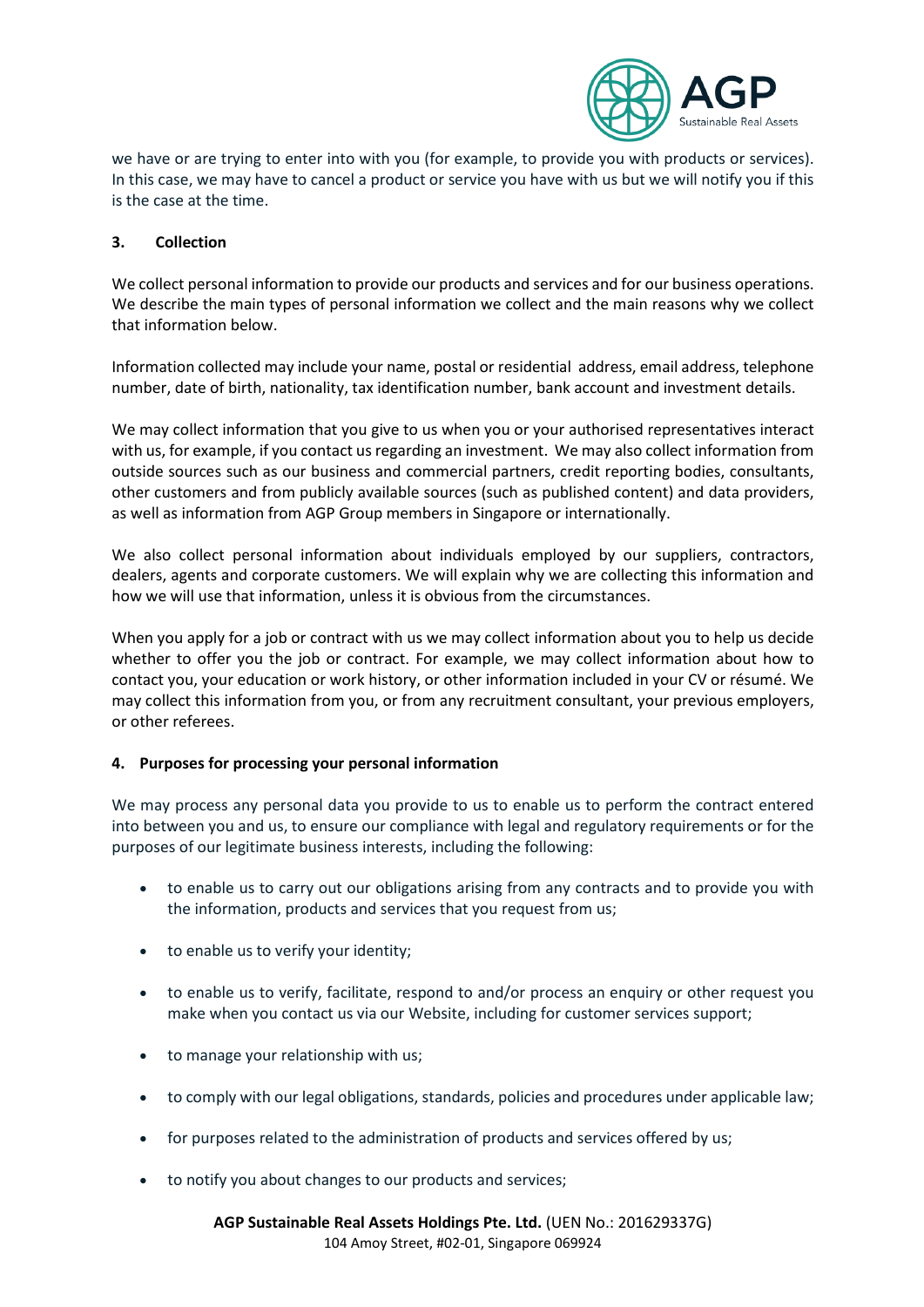

- for researching, designing and launching financial, investment services or related products for clients;
- to enable us to issue a notice or corrective action to you in relation to any of our services, if required;
- to better understand how you interact with our Website, including its functionality and features, and ensure that content is presented in the most effective manner;
- to store, host and/or backup (whether for disaster recovery or otherwise) your personal data, whether within or outside Singapore;
- for record-keeping purpose;
- to respond to requests for information from public and governmental/regulatory authorities, statutory board, related companies and for audit, compliance, investigation and inspection purposes;
- to communicate and provide you with the relevant market information you have requested in our newsletters (by email);
- for research and data analysis to improve our products and services. We may do this research or engage a service provider to do this on our behalf; and
- for any other purpose related to the above.

Your personal data will be retained for as long as it is necessary to fulfil the purposes for which it was collected or for business or legal purposes, or in accordance with applicable laws.

When we collect your information, we may explain that we will use and disclose your information in other ways.

We may also remove certain information or alter the information we collect about you so you can no longer be identified from that information. We do this so that we can use it or disclose it to third parties for other purposes.

### **5. Marketing**

We may also use your personal data to send you marketing-related information (such as newsletters) from AGP Group where it is linked to the products or services we are providing you. You may unsubscribe at any time by clicking on the "unsubscribe" link at the bottom of each marketing communication.

Please note that where you opt-out of receiving marketing communications, we may still send you certain communications relating to your use of our products or services, such as service announcements, notices about information on the products or services and administrative messages.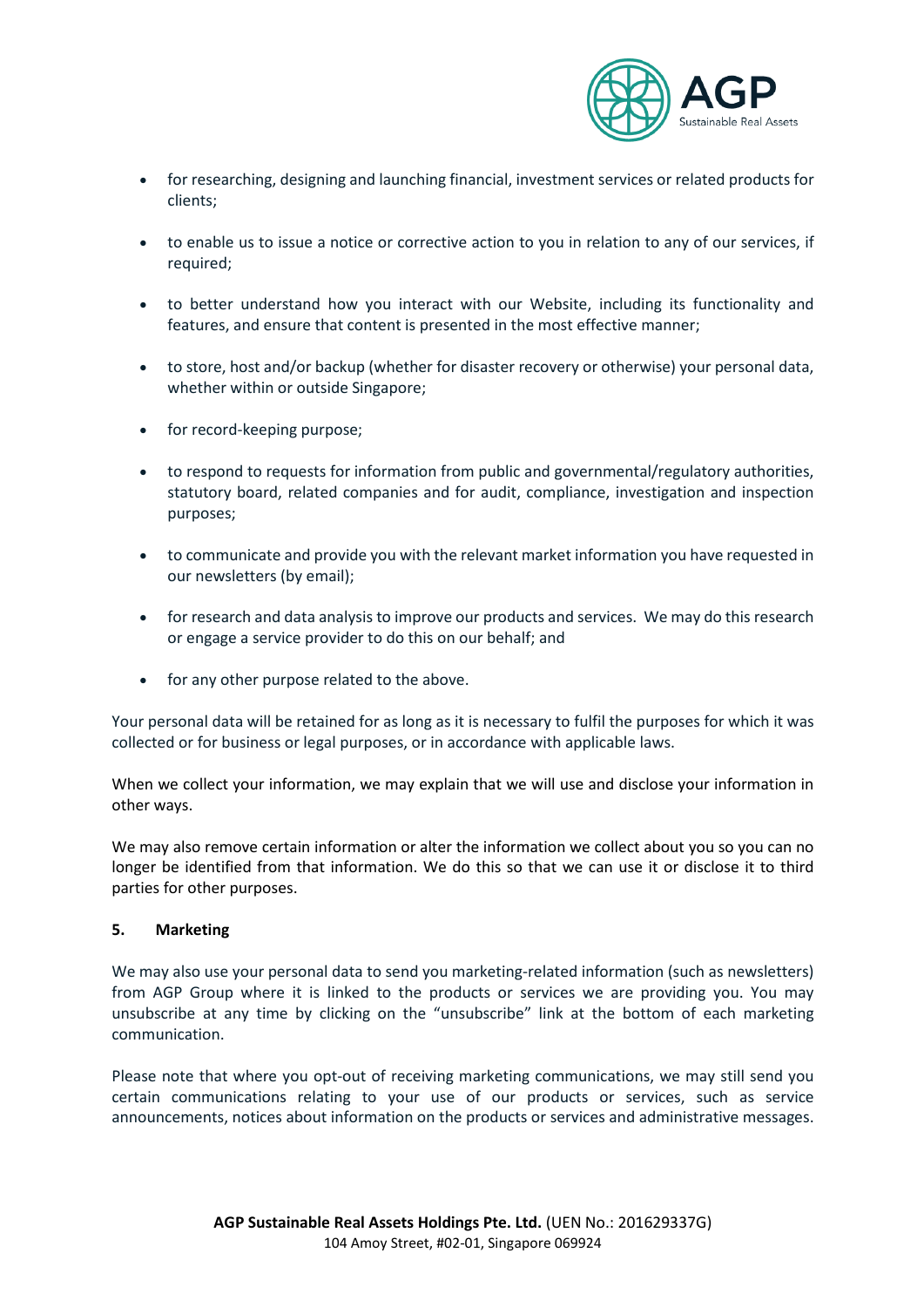

### **6. Disclosure of Your Personal Data**

Your personal data may be used, disclosed, maintained, accessed, processed and/or transferred to the following third parties, whether located in Singapore or outside of Singapore, for one or more of the purposes set out above:

- our parent company, subsidiaries and affiliated companies;
- public and government/regulatory authorities, statutory boards, industry associations and/or agencies under applicable laws;
- courts and other alternative dispute forums;
- third parties to whom we may choose to sell, transfer or merge parts of our business or our assets. Alternatively, we may seek to acquire other businesses or merge with them. If a change happens to our business, then the new owners may use your personal data in the same way as set out in this privacy policy;
- banks where we facilitate opening your account for managing your portfolio(s);
- third party service providers which require the processing of your data, for example, third party service providers which have been engaged by us to: (i) to provide and maintain any IT equipment and cloud computing system used to store and access your personal information; or (ii) to host and maintain our Website;
- third party service providers who provide administrative, research, design, launch, digital or telecommunication, settlement clearing or other services to us (such as due diligence services, identification verification services, trustees, custodians, investment managers in the operation of our business); or
- Where we provide your personal data to third party services providers, they are required to keep your personal data confidential and secure, and must only use your personal data as instructed by.

We may also disclose your personal data where required to respond to authorized requests from public and government/regulatory authorities, statutory boards or where required by any applicable law, including for national security. Where required by law, we may also disclose your personal data where necessary to enforce or apply our Website Terms or other agreements, to investigate or protect the rights, property or safety of AGP Group and our group companies, our products and services and our personnel, customers, distributors or business partners or to prevent or take action regarding illegal activities or fraud, situations involving potential threats to the safety of any person or as evidence in litigation or investigations.

### **7. Keeping Your Personal Information Secure**

We will take all reasonable steps (including appropriate technical and organisational measures) to ensure your personal data is processed securely to protect the confidentiality, integrity and availability of your personal data and in accordance with this Privacy Policy.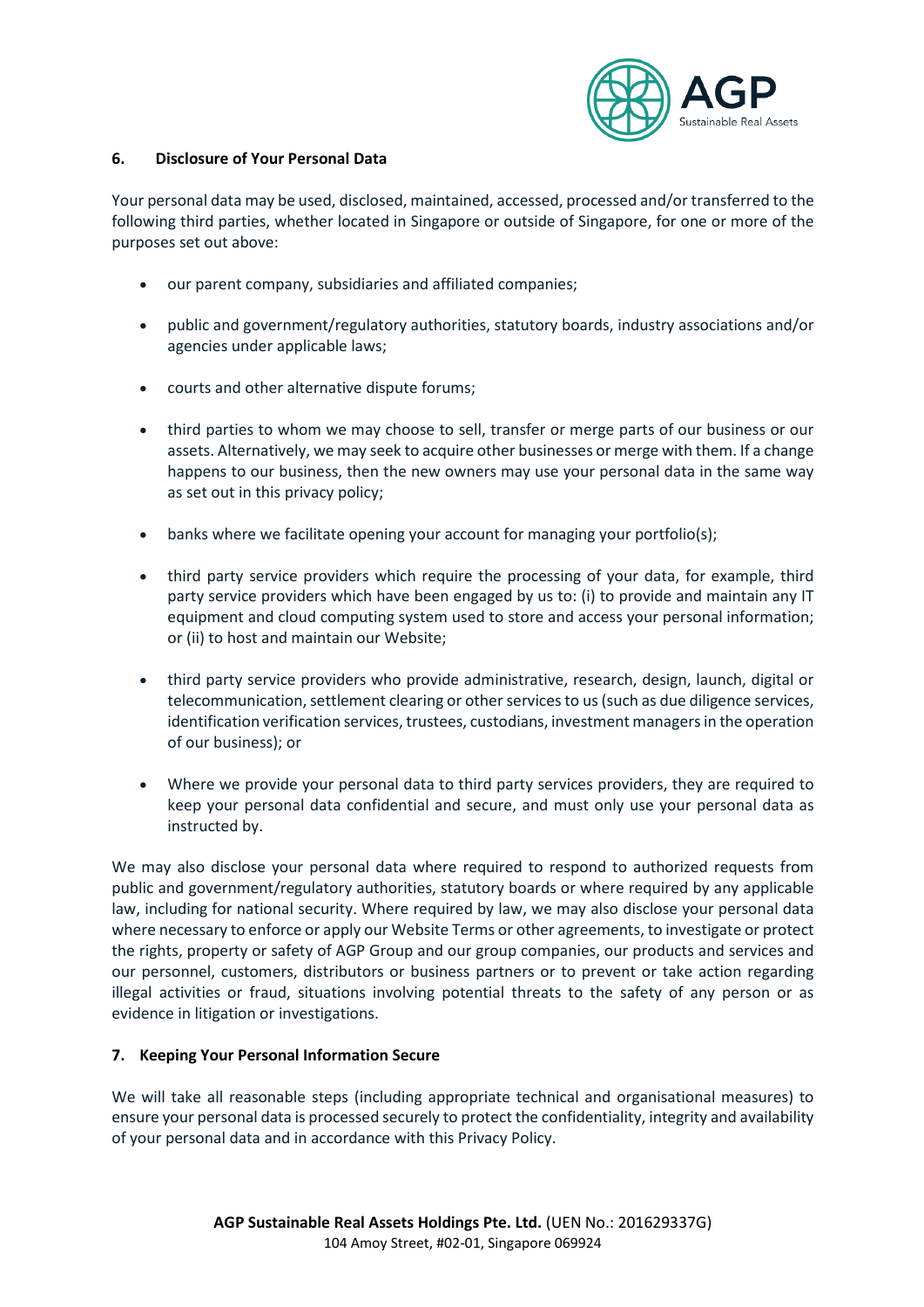

The nature of the Internet is such that we cannot guarantee or warrant the security of any information you transmit to us via the Internet and any transmission is at your own risk.

## **8. Storing Your Personal Information**

Your personal data collected via our Website will be stored on servers located in Singapore. It may also be processed by, and transferred to, AGP Group staff or by one of our service providers operating outside of Singapore (including Australia, India, United Kingdom or other countries). By submitting your personal data to us, you agree and consent of such transfer, storing and processing.

We will ensure that the personal data which we collect from you and transfer to AGP Group or third party is adequately protected inside or outside of Singapore.

We will only retain your personal information for as long as necessary to fulfil the purposes we collected it for, including for the purposes of satisfying any legal, accounting, or reporting requirements. To determine the appropriate retention period for personal information, we consider the amount, nature, and sensitivity of the personal data, the potential risk of harm from unauthorized use or disclosure of your personal data, the purposes for which we process your personal information and whether we can achieve those purposes through other means, and the applicable legal requirements.

## **9. Updating Your Personal Information**

Where you submit your personal data to us, you should ensure such personal data is accurate, and let us know if such personal data changes so that we are holding any inaccurate personal data about you.

### **10. Your Rights**

You may withdraw your consent for us to collect, use, disclose and/or process your personal data for some or all of the purposes listed in this Privacy Policy by writing to our Data Protection Officer(s), whose contact details are provided below.

You may also request to access and/or collect the personal data currently in our possession by writing to our Data Protection Officer(s). You also have a right to make a privacy complaint. Further information on how to exercise your rights is below.

### **11. Third-Party Links**

This Website may, from time to time, contain links to and from our business partners, affiliates or other third-party websites, plug-ins and applications. Clicking on those links or enabling those connections may allow third parties to collect or share data about you. We do not control these thirdparty websites and are not responsible nor liable for the contents of their websites and their privacy policies. When you leave our Website, we encourage you to read the privacy policy of every website you visit before submit any personal data to any such websites.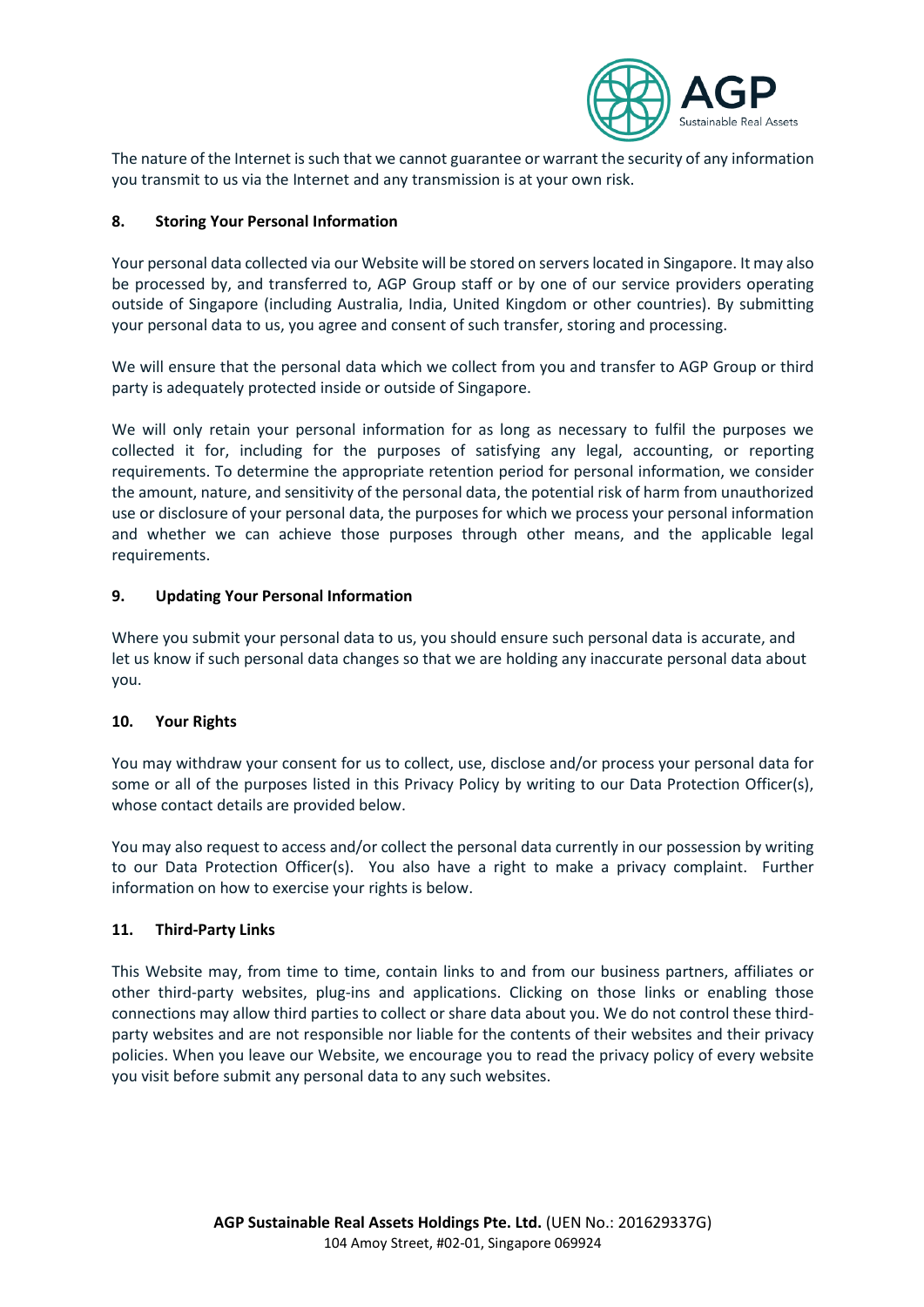

### **12. Accuracy and requests for access and correction of personal information**

Where you submit your personal information to us, you should ensure the personal information is accurate, and let us know promptly if the personal information changes so that we are not holding any inaccurate personal information about you.

We will take reasonable steps to ensure that the information we hold about you is relevant, accurate, up-to-date and complete.

If you wish to make (a) an access request for access to a copy of the personal data which we hold about you or information about the ways in which we use or disclose your personal data, or (b) a correction request to correct or update any of your personal data which we hold about you, you may submit your request in writing or via email to our Data Protection Officer(s) at the contact details provided below.

Please note that a reasonable fee may be charged for an access request. If so, we will inform you of the fee before processing your request.

We will respond to your request as soon as reasonably possible. In general, our response will be within ten (10) business days. Should we not be able to respond to your request within ten (10) business days after receiving your request, we will inform you in writing within ten (10) business days of the time by which we will be able to respond to your request. If we are unable to provide you with any personal data or to make a correction requested by you, we shall generally inform you of the reasons why we are unable to do so (except where we are not required to do so under the PDPA).

### **13. Complaints**

You may contact us at any time if you have any questions or concerns about this Privacy Policy or about the way in which your personal information has been handled.

You may make a complaint about privacy to our Data Protection Officer(s) using the contact details set out below.

Our Privacy Officer will first consider your complaint to determine whether there are simple or immediate steps which can be taken to resolve the complaint.

Your complaint will then be investigated. We may ask you to provide further information about your complaint and the outcome you are seeking. We will then typically gather relevant facts, locate and review relevant documents and speak with individuals involved.

In most cases, we will investigate and respond to a complaint within a reasonable time, usually within thirty (30) days of receipt of the complaint. If the matter is more complex or our investigation may take longer, we will let you know.

### **14. Changes to this Privacy Policy**

We reserve the right to amend the terms of this Privacy Policy from time to time and publish on the website. Your continued use of our website and/or the services made available on our Website following any amendment of this Privacy Policy will signify your assent to and acceptance of its revised terms.